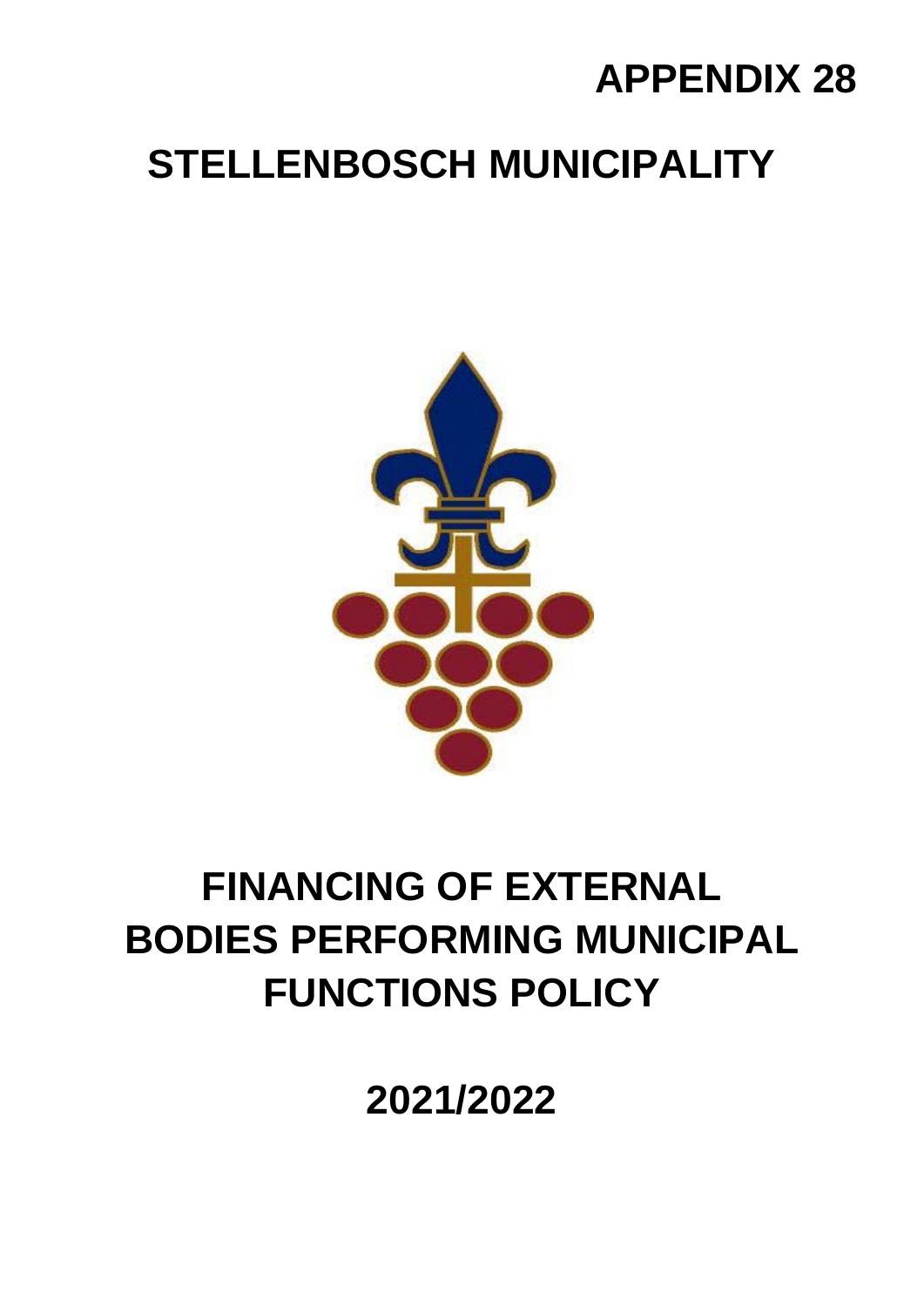

## **STELLENBOSCH MUNICIPALITY**

### **FINANCING OF EXTERNAL BODIES PERFORMING MUNICIPAL FUNCTIONS POLICY**

**Table of Contents**

 **Page**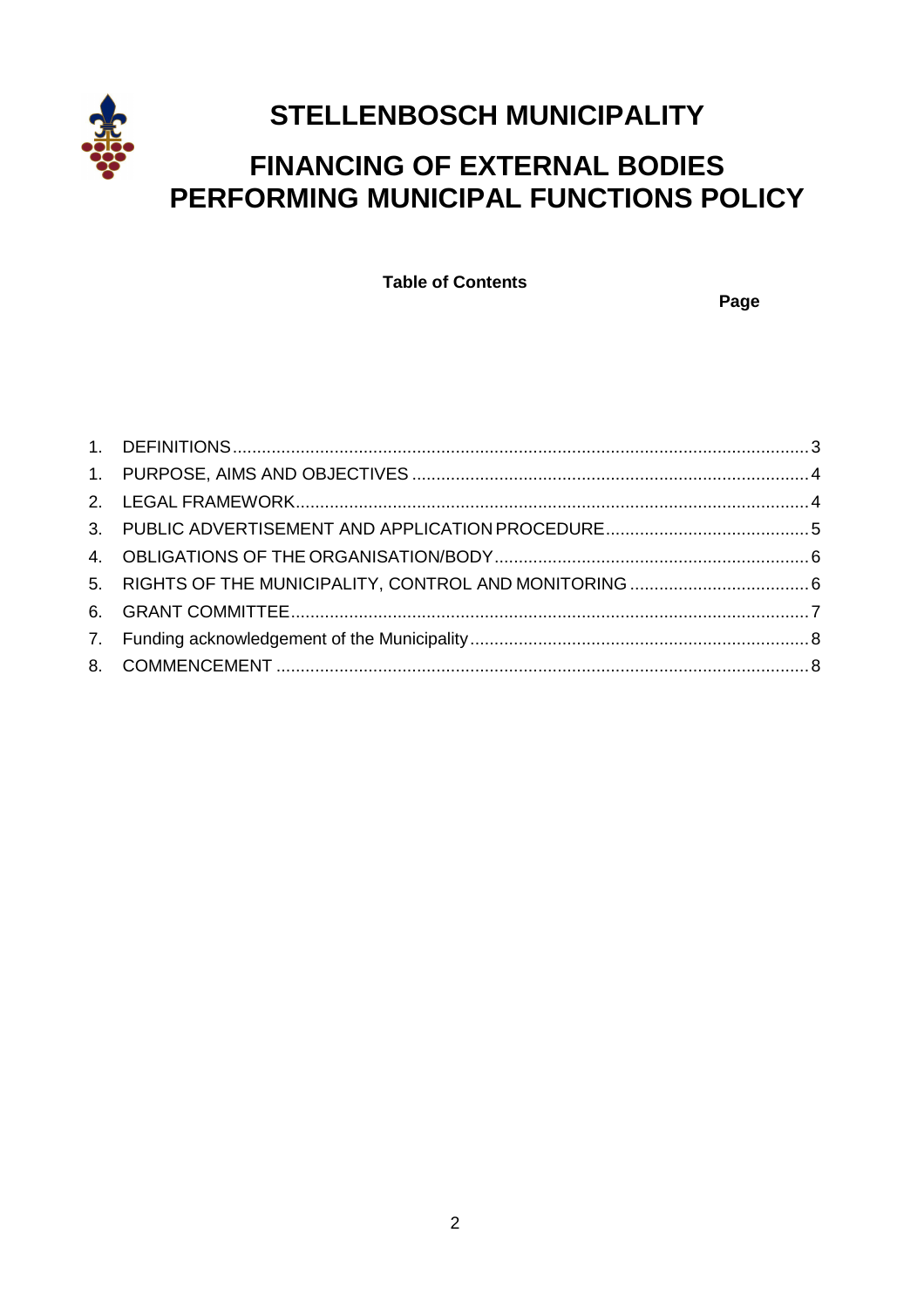#### <span id="page-2-0"></span>**1. DEFINITIONS**

- 1.1 In this policy unless the context indicates otherwise:
	- 1.1.1 "**Accounting Officer**" means the Municipal Manager as referred to in section 60 of the Local Government: Municipal Finance Management Act, 56 of 2003 ("MFMA");
	- 1.1.2 **"Approved Budget"** means the Municipality's annual budget approved by the Council in terms of section 24 of the MFMA and include an adjustment budget in terms of Section 28 of the MFMA;
	- 1.1.3 **"Community"** means the residents within the Stellenbosch WCO24 area;
	- 1.1.4 **"Constitution"** means the Constitution of the Republic of South Africa, 1996;
	- 1.1.5 **"Director"** means a person appointed in terms of section 56 of the Systems Act who is directly accountable to the Municipal Manager;
	- 1.1.6 **"Executive Mayor"** means the councillor elected as the Executive Mayor in terms of section 55 of the Local Government: Municipal Structures Act, 32 of 2000 ("the Structures Act");
	- 1.1.7 **"Chief Financial Officer"** or "CFO" means an official as envisaged in section 80(2)(a) of the Local Government: Municipal Finance Management Act, 56 of 2003 ("MFMA");
	- 1.1.8 **"Grant"** means a grant or allocation, as referred to in section  $17(3)(j(ii)$  and  $17(3)(j(iv)$  of the MFMA, made by the Municipality to any organisation or body referred to in section 67(1) and to be utilised to assist the Municipality in fulfilling its constitutional mandates including local tourism, municipal health services and such other municipal functions contemplated in Part B of Schedules 4 and 5 of the Constitution;
	- 1.1.9 **"Grant Committee"** means the Committee established in terms of clause 7 of this policy;
	- 1.1.10 **"official"** means an employee in the service of the Municipality;
	- 1.1.11 **"organisation or body"** means those organisations or bodies outside any sphere of government making application for Grants in terms of this Policy, Which include associations, nonprofit organisations or companies or trusts;
	- 1.1.12 **"the Systems Act"** means the Local Government: Municipal Systems Act, 32 of 2000;
	- 1.1.13 **"the Structures Act"** means the Local Government: Municipal Structures Act, 117 of 1998;
	- 1.1.14 **"the MFMA"** means the Local Government: Municipal Finance Management Act, 56 of 2003;
	- 1.1.15 **"the Municipality"** means the Stellenbosch Municipality and reference to Council has a similar meaning;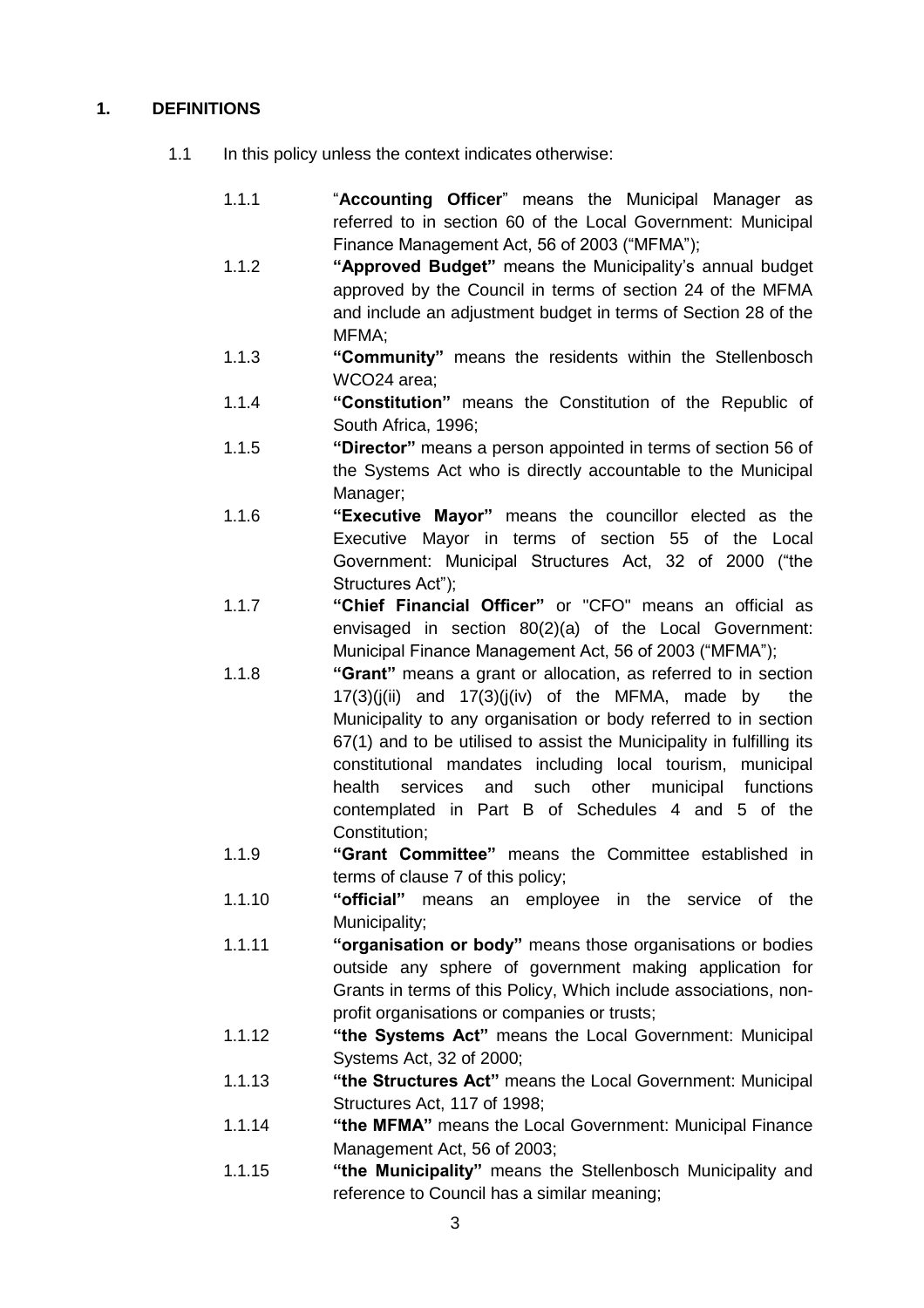- 1.1.16 **"the Policy"** means the Financing of External Organisation/Bodies Performing Municipal Function Policy as set out in this document.
- 1.1.17 **"service delivery agreement"** or "MOA" means the agreement entered into between the Municipality and any organisation or body which received a Grant in terms of this Policy.

#### <span id="page-3-0"></span>**1. PURPOSE, AIMS AND OBJECTIVES**

- 1.1 The purpose of this Policy is to provide a framework for financial assistance by Stellenbosch Municipality ("the Municipality") to external organisations / bodies performing local government functions to the extent as set out in section 155(6)(a) and (7) of the Constitution as listed in Part B of Schedule 4 and 5.
- 1.2 The purpose of this Policy is to ensure the efficient performance of the municipal function entrusted to that external organisation/body in a manner which gives effect to the goals and objectives of the Municipality's Integrated Development Plan ("IDP") by establishing partnerships between the municipality and the organisatons and bodies performing the functions on behalf of the Municipality.
- 1.3 The Municipality will favour grants for achievement of outcomes aligned to the IDP. The objective of the funding of external bodied performing municipal functions is primarily to ensure the achievement of agreed outcomes to improve the health and well-being of the citizens and not to cover administrative costs and salaries.

#### <span id="page-3-1"></span>**2. LEGAL FRAMEWORK**

- 2.1 In terms of section 156 of the Constitution, the Municipality has executive authority in respect of and the right to administer –
	- 2.1.1 the local government matters listed in Part B of Schedule 4 and 5; and
	- 2.1.2 any other matters assigned to it by national and provincial legislation.
- 2.2 Section 16(2) of the MFMA provides that the Mayor of the Municipality must table the annual budget at a council meeting at least 90 days before the start of the budget year. Section  $17(3)(i)(ii)$  and  $17(3)(i)(iv)$  provides that when an annual budget is tabled in terms of section 16(2) it must include particulars of any proposed allocation or grants by the municipality to any municipal entities and other external mechanism assisting the municipality in the exercise of its functions or power and any organisation or bodies referred to in section 67(1).
- 2.3 Immediately after the tabling of the annual budget the accounting officer must make public the annual budget and invite the local community to submit representations in connection with the budget before the budget is approved by Council in terms of section 24 of the MFMA.
- 2.4 Section 67 of the MFMA provides that the Municipality implement and sustain proper and effective controls and procedures when transferring funds of the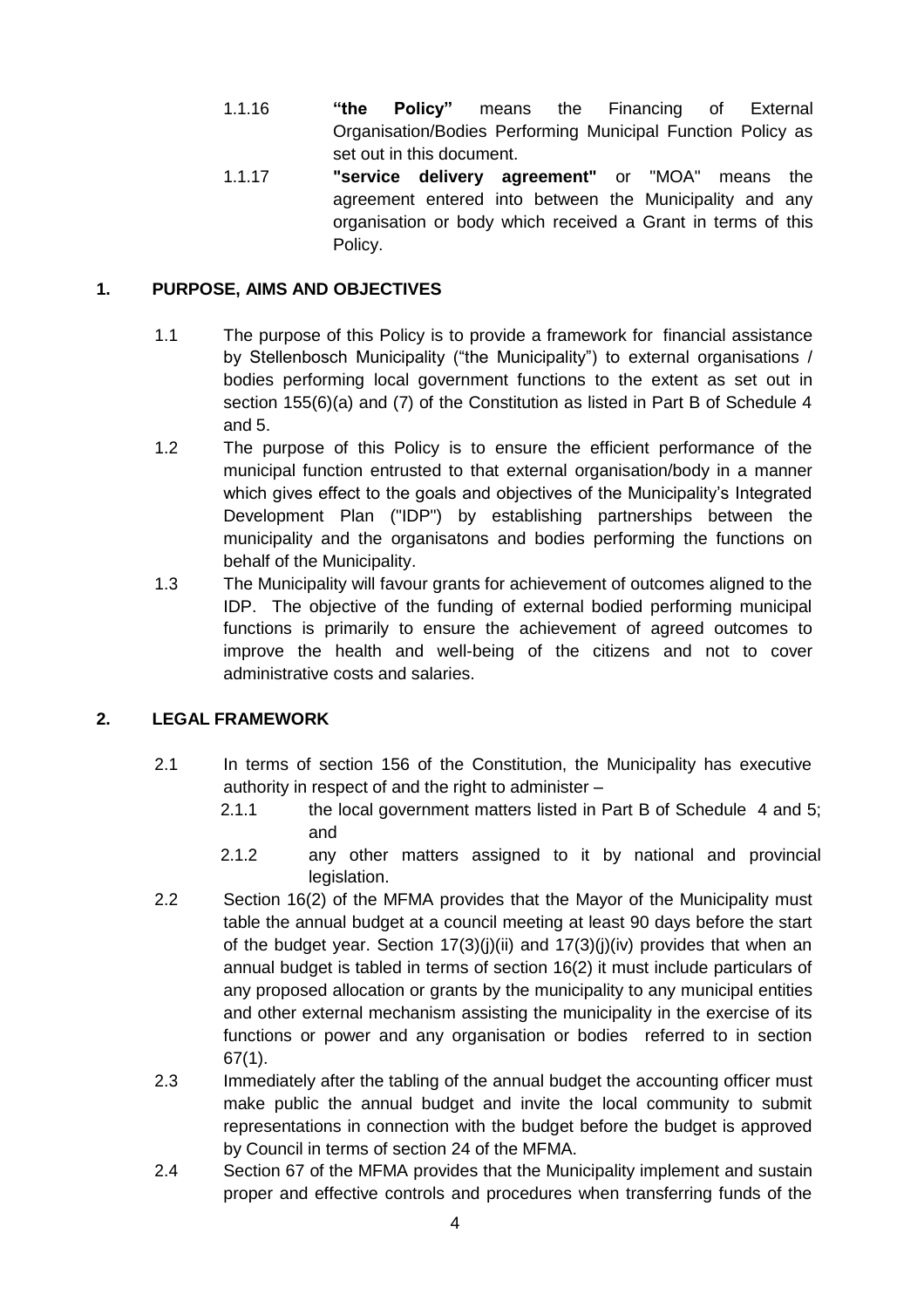Municipality to an organisation or body outside any sphere of government.

- 2.5 Section 67(1) provides that the accounting officer must be satisfied that the organisation or body has the capacity and agreed to comply with any agreement with the Municipality including all reporting, financial management and auditing requirements as may be stipulated in the agreement, to report at least monthly to the accounting officer on actual expenditure against such transfer and to submit audited financial statements for its financial year to the accounting officer promptly. The organization must implement effective, efficient and transparent financial management and internal control systems to guard against fraud, theft and financial mismanagement and has the obligation to prove in terms of previous similar transfers that it has complied with all the requirements. The accounting officer must through contractual and other appropriate mechanism enforce compliance with this policy.
- 2.6 All transfer of funds in terms of this Policy shall comply with the Constitution, the Systems Act, the Structures Act, the MFMA and any other applicable legislation, regulations and policies that may govern the transfer of municipal funds and that are not in contradiction to the aforementioned legislation.

#### <span id="page-4-0"></span>**3. PUBLIC ADVERTISEMENT AND APPLICATION PROCEDURE**

- 3.1 Applications for funding of external bodies performing municipal functions shall be considered where organisations or bodies have responded to advertisements published in the local newspapers distributed in the Stellenbosch Municipal Area calling upon organisations or bodies to submit proposals in the prescribed form, as set out 4.3 below, to perform a specific municipal function for a period up to 3 years. Such advertisements may be published quarterly by the accounting officer.
- 3.2 Advertisements should clearly specify the categories for which requests are called, the closing date for applications, who they should be addressed to, and where and how to obtain the relevant documentation pertaining to such applications, including the prescribed forms. Only applications made on the prescribed form (see Annexure A) may be considered.
- 3.3 The organisation/body must submit a detailed business plan with its application, confirming the envisaged outcomes their past achievements in the field and their commitment to performing that particular municipal function effectively and in line with Council's goals as set out in the IDP. Applications must be accompanied by a covering letter on the organisation/body letterhead, signed by the head of the organisation/body and must include the following information:
	- 3.3.1 the organisation/body's legal name and a brief description of the organisation/body's business;
	- 3.3.2 the organisation/body's registration number, if any;
	- 3.3.3 the date of establishment, details of the organisation/body's members, founding documents, including constitution and certificates of incorporation;
	- 3.3.4 the contact name of the person signing the application, full street address, telephone number and email address of the organisation;
	- 3.3.5 if funding is required for a specific project, a brief description of the project and what it aims to achieve, as well as the detailed budget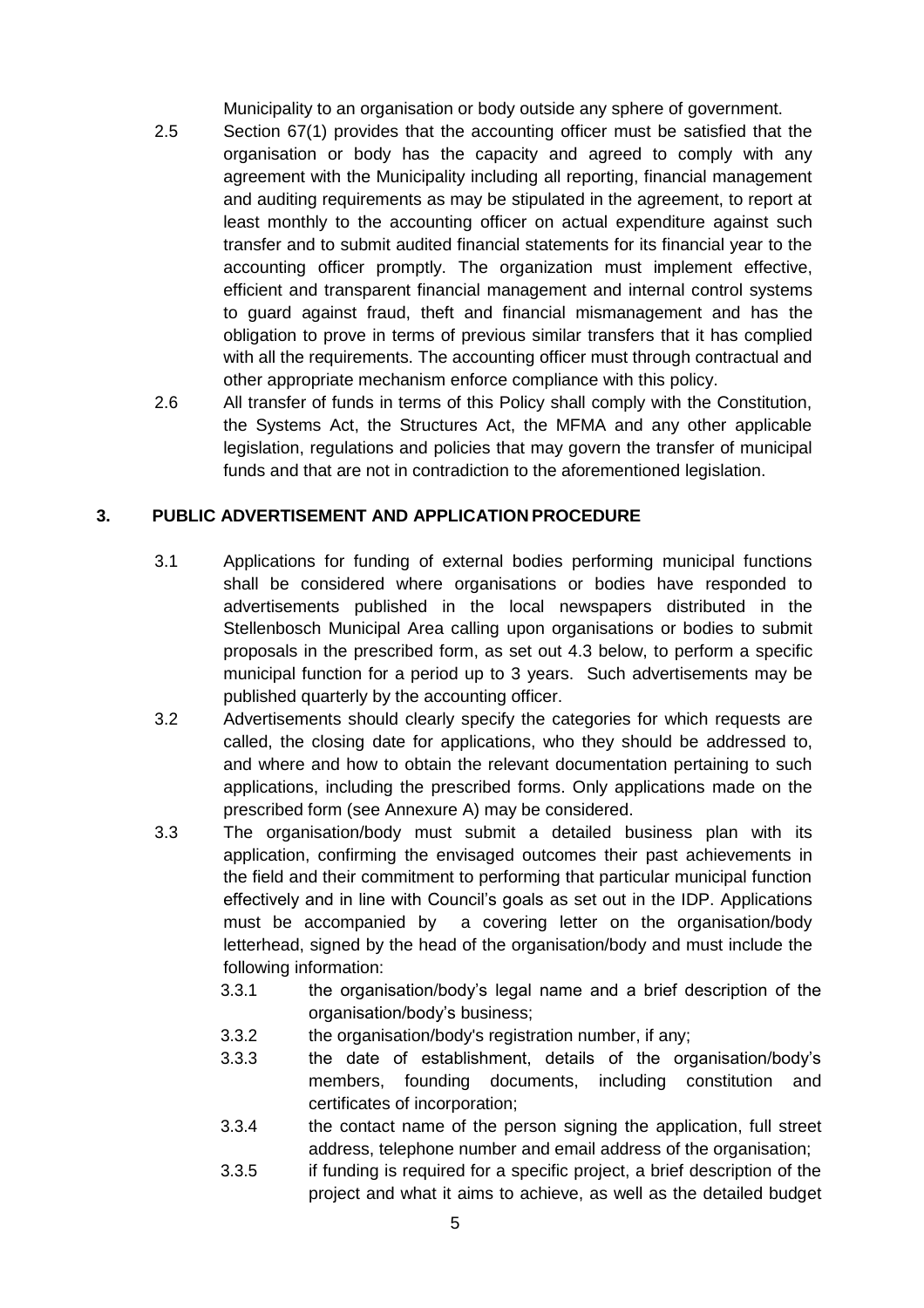for and the duration of the project together with a written confirmation by the relevant municipal Director that the project is part of the IDP projects or programs;

- 3.3.6 references, independent of the organisation/body and the head of the organisation/body;
- 3.3.7 most recent audited financial statements not older than24 months;
- 3.3.8 a summary of its past achievements; and
- 3.3.9 a declaration by the head of the organisation/body to the satisfaction of the Municipal Manager that the organisation/body implements effective, efficient and transparent financial management and internal control mechanism to guard against fraud, theft and financial mismanagement and has in the past complied with requirements for similar transfers of funds.
- 3.4 Individuals will not be considered or appointed as an organisation/body to provide a municipal function as contemplated in this Policy.
- 3.5 Organisations or bodies whose directors, managers, major shareholders or trustees are in service of the state will not be considered or appointed as an organisation/body to provide a municipal function as contemplated in this Policy.
- 3.6 The appointment of a particular organisation/body to perform a municipal function for a period of three (3) years does not guarantee financial support by the Municipality, which will be determined annually when the municipal budget is approved by the Municipal Council.
- 3.7 No late applications received, in response to an advertisement as contemplated in clause 3.1 and 3.2 above will be considered and processed by the Grant Committee.

#### <span id="page-5-0"></span>**4. OBLIGATIONS OF THE ORGANISATION/BODY**

- 4.1 The head of the organisation/body must acknowledge in writing to the Municipal Manager that the money allocated was received in its bank account and that the money will be utilised in accordance with the completed and signed MOA, the submitted application and this Policy within 30 days of transfer of funds / payment, failing which no future grants may be considered.
- 4.2 The organisation / body shall submit monthly reports on actual expenditure against such transfer, the ward within which activities are conducted as well as the number of people benefiting from the activity to the Municipal Manager.
- 4.3 The relevant municipal Director must co-sign each monthly report to confirm monthly management and oversight of the activities.

#### <span id="page-5-1"></span>**5. RIGHTS OF THE MUNICIPALITY, CONTROL AND MONITORING**

5.1 The relevant municipal Director shall be entitled, at any reasonable time from time to time, to verify and inspect the existence and activities of the organisation/body. The relevant municipal Director or his delegate has the right to physically visit the premises where the organisation/body or funded project is based, to peruse the budgets and any progress report related to the project.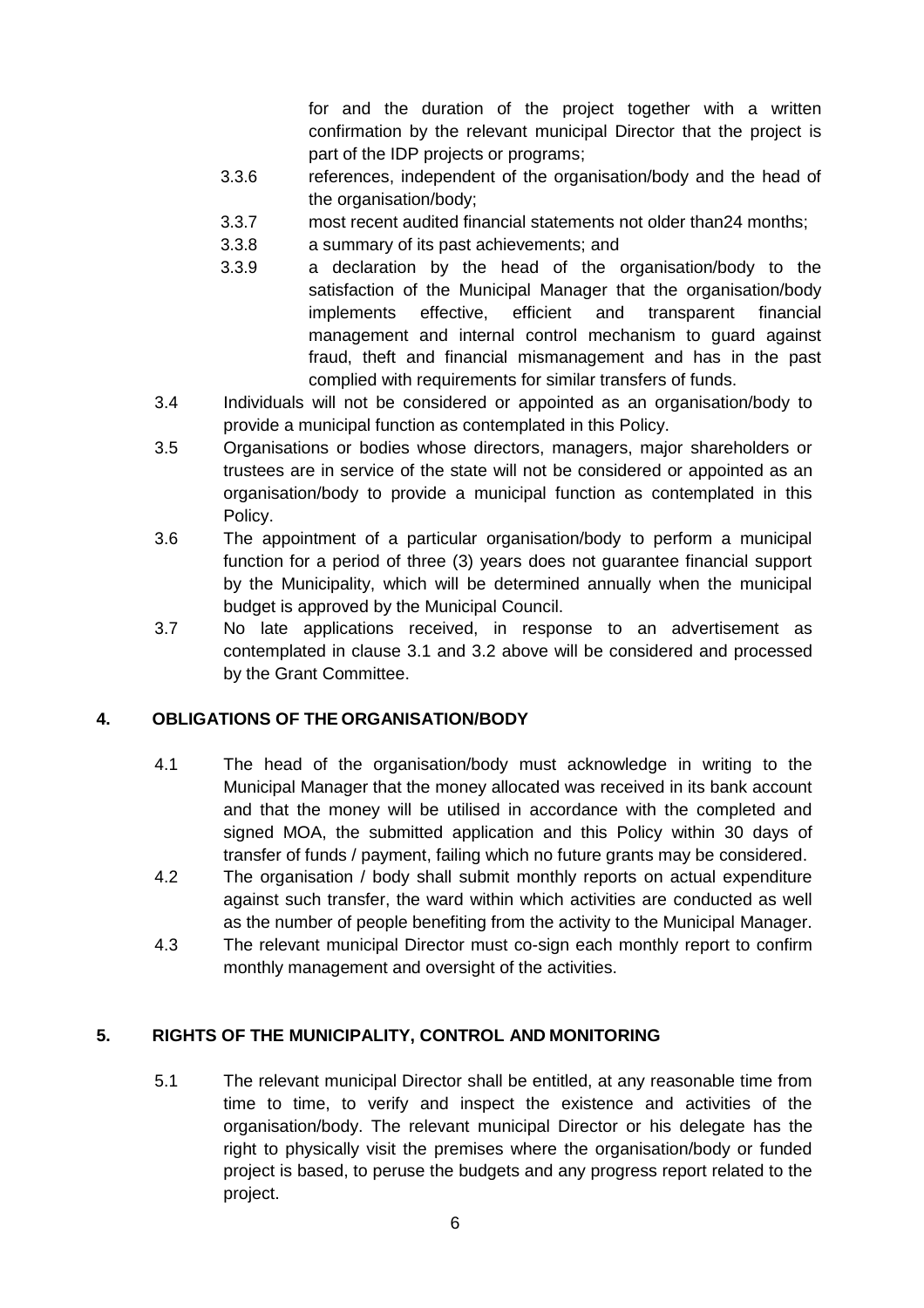- 5.2 The relevant municipal Director shall manage the service delivery agreement entered into between the Municipality and the organisation / body by inter alia receiving and considering monthly reports, inspecting financial records including audited financial statement.
- 5.3 If the organisation / body fails to comply with the terms and conditions of its service delivery agreement with the Municipality, the accounting officer may in consultation with the relevant municipal Director terminate the agreement with reasonable notice or grant the organization / body an opportunity to rectify the breach within an agreed period of not more than 90 days, failing which the accounting officer may terminate the agreement with reasonable notice.
- 5.4 The Municipality has the right not to give a Grant to any or all organisations/bodies applying for such Grants or to give proportional or partial grants to give. Having been awarded a Grant previously does not give an organisation/body the right to receive a Grant again.
- 5.5 The relevant municipal Director shall ensure that those organisations or bodies, who have received Grants in terms of this Policy:-
	- 5.5.1 comply with all the provisions of the completed and signed MOA;
	- 5.5.2 comply with all reporting, financial management and auditing requirements as stipulated in the MOA;
	- 5.5.3 report at least monthly to the Municipality on actual expenditure against such transfer;
	- 5.5.4 promptly, or no longer than 4 months after the end of their financial year, submit their audited financial statements; and
	- 5.5.5 utilise the grant funding strictly in accordance with the approved business plan and approved budget.
- 5.6 The requirements in paragraphs 5.5.1 to 5.5.4 above shall not apply to organisations where the transfer does not exceed R200 000,00 (two hundred thousand rand), provided the Accounting Officer takes all reasonable steps to ensure that the targeted beneficiaries, as identified by the organisation or body in its application, receive the benefit of such grants and it certifies that compliance by that organisation or body with 5.5.1 to 5.5.4 above is uneconomical or unreasonable.

#### <span id="page-6-0"></span>**6. GRANT COMMITTEE**

- 6.1 A Grant Committee consisting of at least the Municipal Manager, the Chief Financial Officer and one director of the Municipality, as well as any other official whom the Municipal Manager may include, shall evaluate all applications received in response to the local advertisement.
- 6.2 The Grant Committee will have the power to make recommendations to Council for final appointments and financial allocations.
- 6.3 The Grant Committee must submit a report on its decisions to the Council for final approval.
- 6.4 The Grant Committee shall, in terms of the Systems Act, establish a programme for community consultation and information dissemination regarding the appointment of any organisation/body and the availability of the service delivery agreement for perusal will be communicated to the local community through the media prior to any service delivery agreement being entered into between the Municipality and the organisation or body.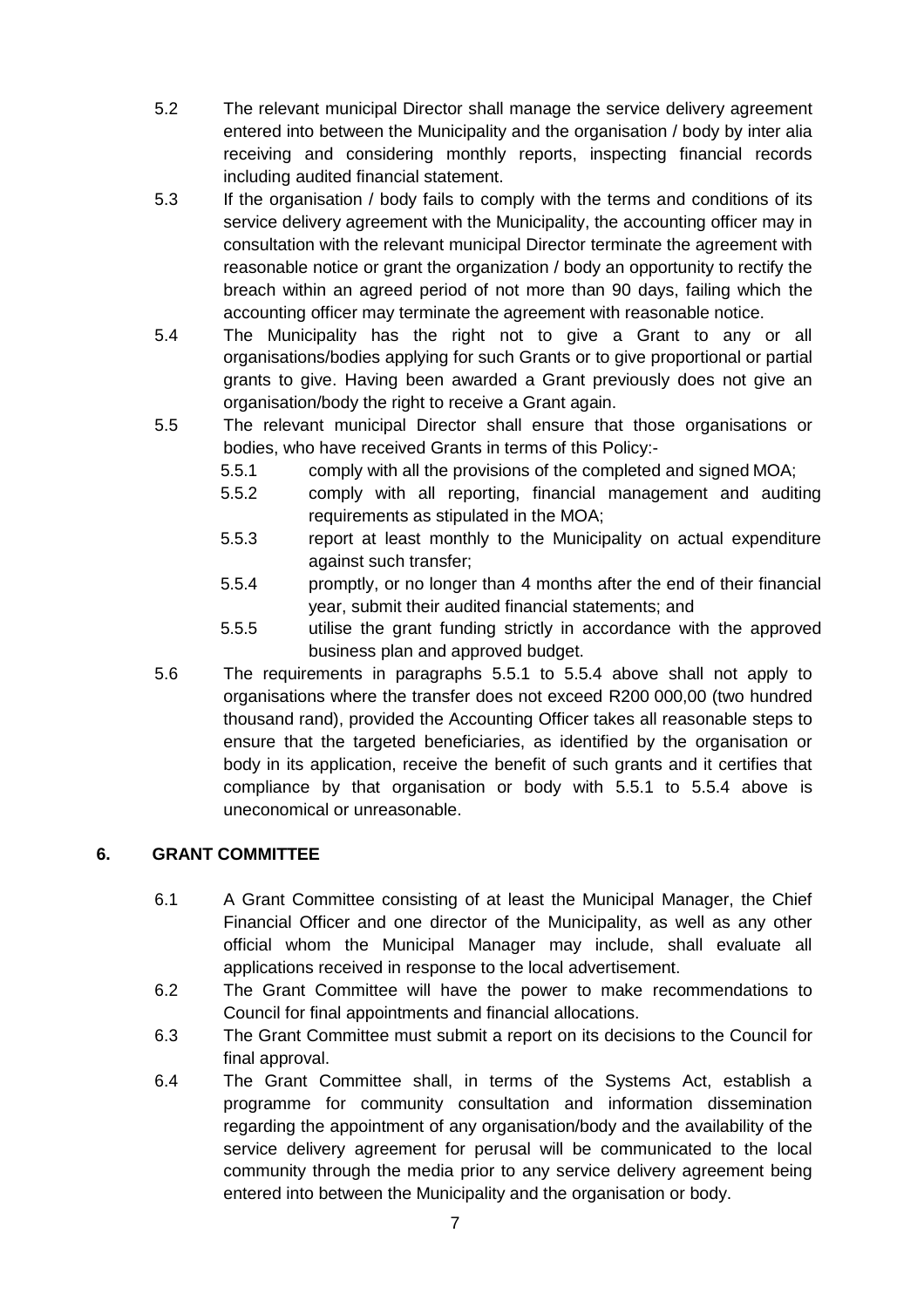- 6.5 No payments in terms of the allocation will be made to any organisation / body until a service delivery agreement in the form approved by the accounting officer has been signed by the respective parties.
- 6.6 No payment can be made to an organisation/body until it has submitted its audited financial statements as contemplated in this Policy and a statement certified by its auditor that it has fully complied with its agreement with the Municipality.
- 6.7 Payments may be allocated as a once off amount or in tranches as determined by the CFO in consultation with the relevant municipal Director.

#### <span id="page-7-0"></span>**7. Funding acknowledgement of the Municipality**

Successful applicants will be required to acknowledge the Municipality as the provider of Grant funding in their funding record as well as any public record in respect of Grants received in order to confirm that these transfers of funds are also part of the Municipality's endeavours to meet its strategic objectives and to assist it in carrying out its constitutional powers and functions.

#### <span id="page-7-1"></span>**8. COMMENCEMENT**

This Policy called the **FINANCING OF EXTERNAL BODIES PERFORMING MUNICIPAL FUNCTIONS POLICY** takes effect on the date on which it is adopted by the Council.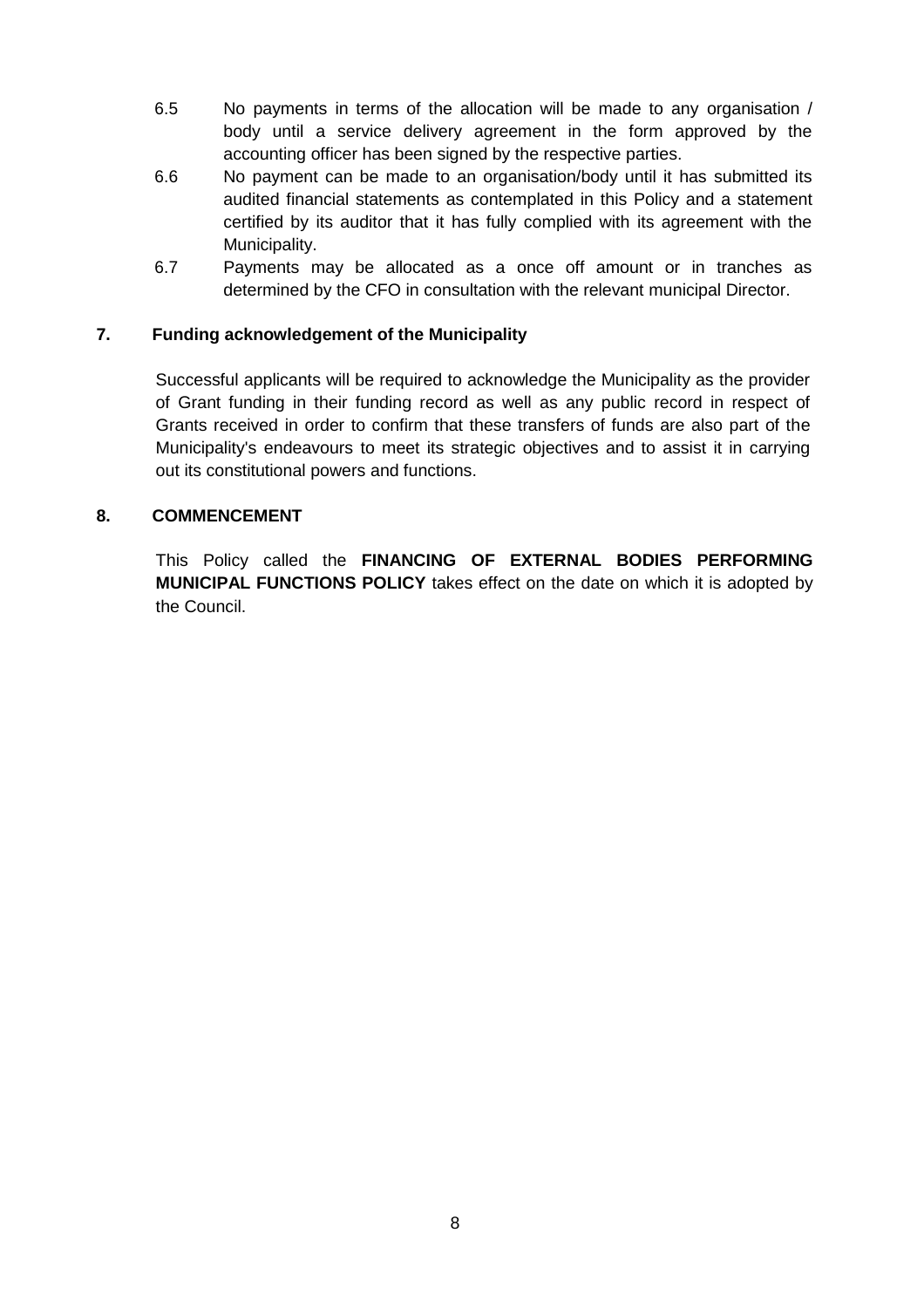|--|

|             | <b>STELLENBOSCH</b>                                                                                                                           |  |  |
|-------------|-----------------------------------------------------------------------------------------------------------------------------------------------|--|--|
|             | STELLENBOSCH, PNIEL, FRANSCHHOEK                                                                                                              |  |  |
|             | Municipality • Umasipala • Munisipaliteit                                                                                                     |  |  |
|             | APPLICATION : FUNDING OF EXTERNAL BODIES PERFORMING A MUNICIPAL<br><b>FUNCTION</b>                                                            |  |  |
|             | NOTE: ONLY APPLICATIONS ON THIS PRESCRIBED FORM WILL BE CONSIDERED                                                                            |  |  |
|             | PLEASE COMPLETE THE FOLLOWING:                                                                                                                |  |  |
| A           | Registered name of organisation:                                                                                                              |  |  |
|             |                                                                                                                                               |  |  |
| B           | Date and year in which the organisation was founded or incorporated<br>(include brief description of business or activities of organisation): |  |  |
|             |                                                                                                                                               |  |  |
|             |                                                                                                                                               |  |  |
|             |                                                                                                                                               |  |  |
|             |                                                                                                                                               |  |  |
| $\mathbf C$ | Address:                                                                                                                                      |  |  |
|             | <b>Street</b><br>(ii)<br>Postal<br>(i)                                                                                                        |  |  |
|             |                                                                                                                                               |  |  |
|             |                                                                                                                                               |  |  |
|             |                                                                                                                                               |  |  |
|             |                                                                                                                                               |  |  |
|             |                                                                                                                                               |  |  |
|             | Contact details:                                                                                                                              |  |  |
|             |                                                                                                                                               |  |  |
|             |                                                                                                                                               |  |  |
|             |                                                                                                                                               |  |  |
| D           | List ALL the directors / board / committee members / shareholders / trustees<br>of the organization (use additional pages if necessary):      |  |  |
|             |                                                                                                                                               |  |  |
|             |                                                                                                                                               |  |  |
|             |                                                                                                                                               |  |  |
|             |                                                                                                                                               |  |  |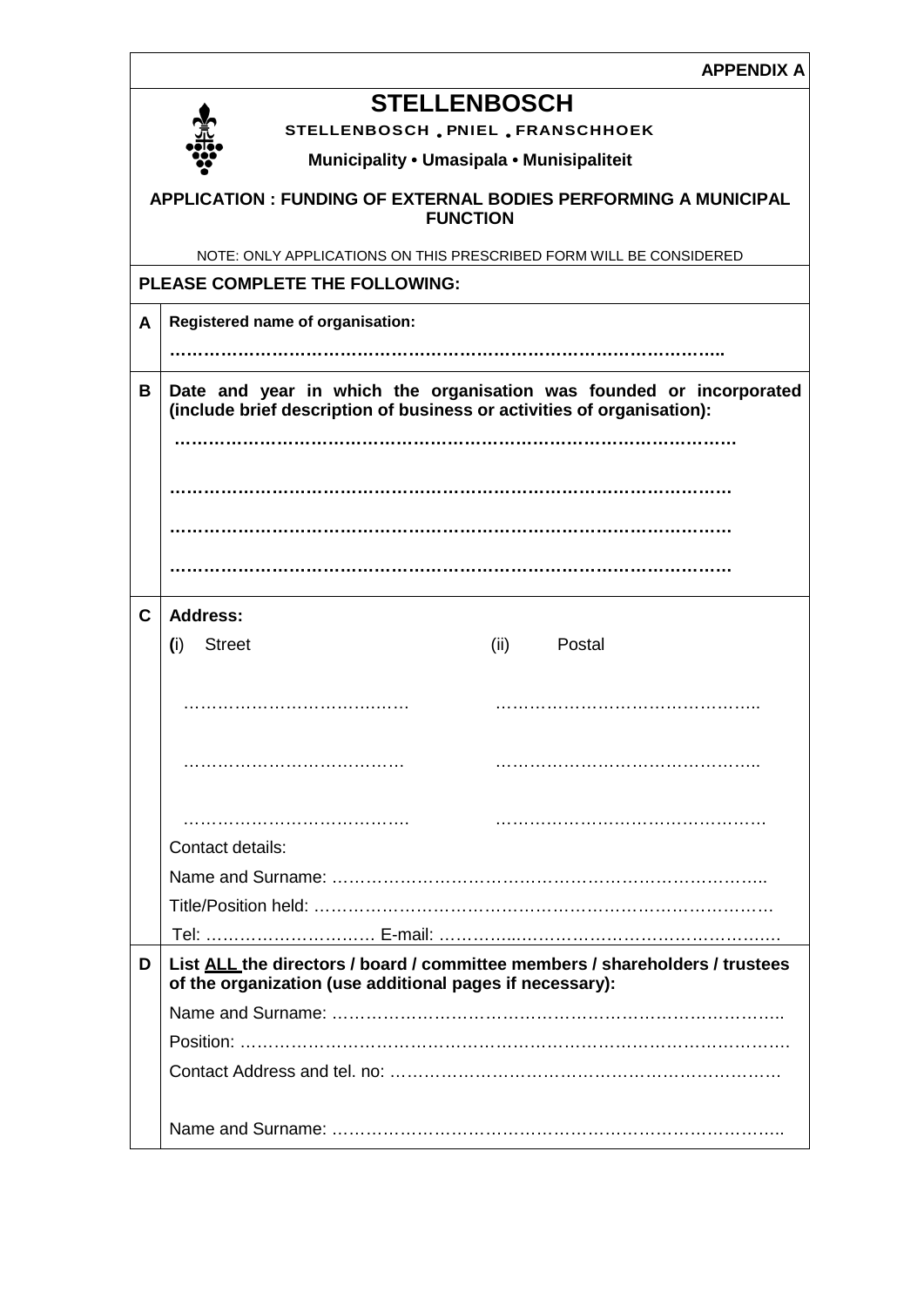| D | Indicate in which ward the organisation is active:                                                                       |     |           |
|---|--------------------------------------------------------------------------------------------------------------------------|-----|-----------|
|   |                                                                                                                          |     |           |
|   | Ward: Ward:                                                                                                              |     |           |
|   |                                                                                                                          |     |           |
|   |                                                                                                                          |     |           |
|   | Is the organisation a non-profit company?                                                                                | Yes | <b>No</b> |
|   | If yes, provide company registration number:                                                                             |     |           |
|   |                                                                                                                          |     |           |
|   | Is the organisation a non-profit organisation as contemplated in section 13 of the<br>Non-Profit Organisation Act, 1997? | Yes | <b>No</b> |
|   | If yes, provide registration number: 1997                                                                                |     |           |
|   |                                                                                                                          |     |           |
|   | Is the organisation a public benefit organisation as contemplated in terms of the<br>Income Tax Act, 1962?               | Yes | <b>No</b> |
|   |                                                                                                                          |     |           |
|   | Is funding required for a specific project?                                                                              | Yes | No        |
|   | If yes, attach details separately.                                                                                       |     |           |
|   |                                                                                                                          |     |           |
|   |                                                                                                                          |     |           |
|   | Is funding required for general support?                                                                                 | Yes | <b>No</b> |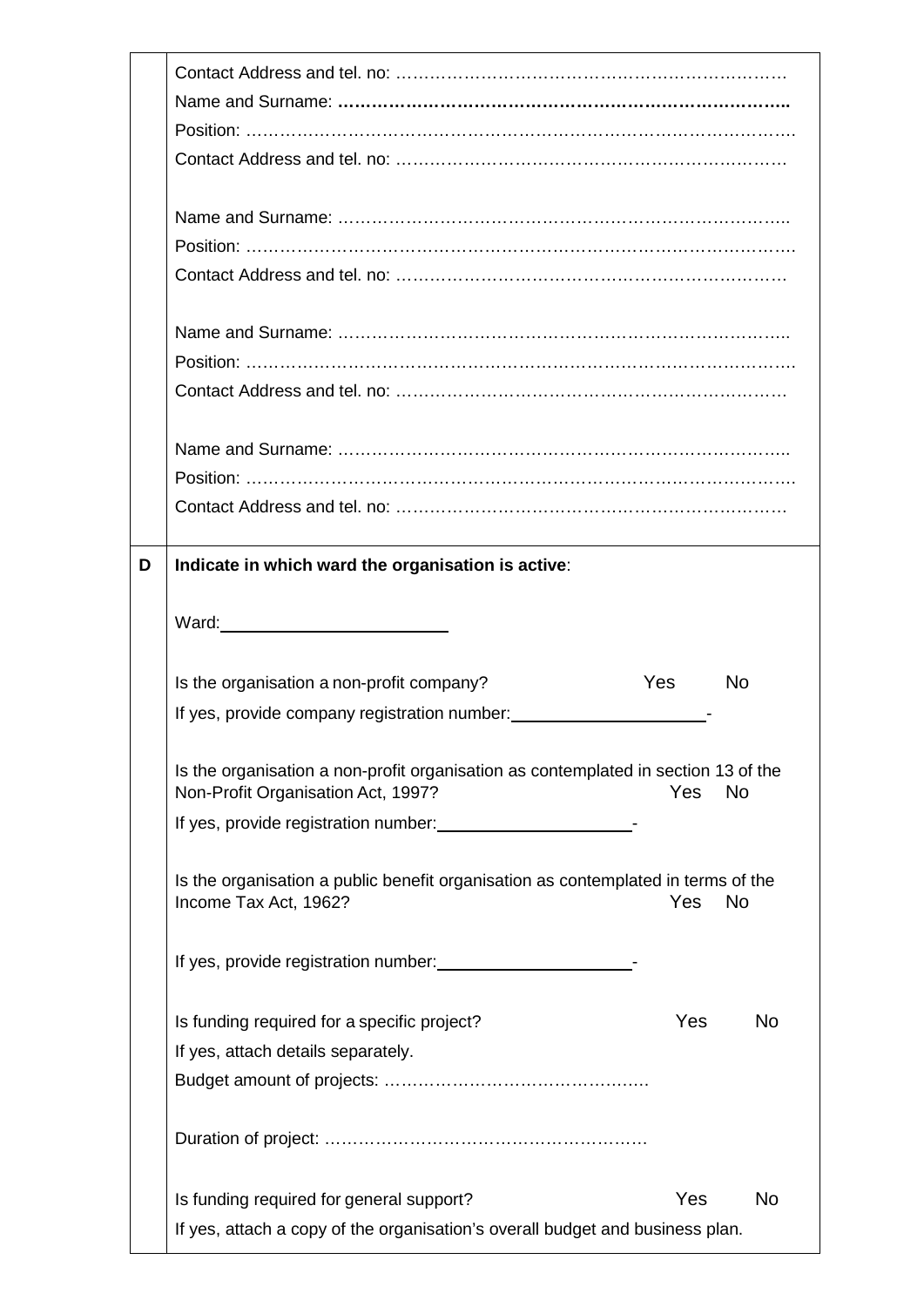| Е | Category:                                                                                                                                                                                                             |
|---|-----------------------------------------------------------------------------------------------------------------------------------------------------------------------------------------------------------------------|
|   | Please categorise your application (mark with x):                                                                                                                                                                     |
|   | Tourism Destination Marketing & Visitors Information                                                                                                                                                                  |
|   | <b>Tourism Development</b>                                                                                                                                                                                            |
|   | <b>Animal Welfare</b>                                                                                                                                                                                                 |
|   | Note: For more detail, see attached Funding of External Bodies Performing a<br>Municipal Function Policy. (general guidelines and categories)                                                                         |
|   | Please indicate the specific type of project/programme, as per the Funding of<br><b>External Bodies Performing a Municipal Function Policy</b>                                                                        |
|   |                                                                                                                                                                                                                       |
|   |                                                                                                                                                                                                                       |
|   |                                                                                                                                                                                                                       |
|   |                                                                                                                                                                                                                       |
|   |                                                                                                                                                                                                                       |
|   |                                                                                                                                                                                                                       |
|   |                                                                                                                                                                                                                       |
|   |                                                                                                                                                                                                                       |
| F | The following <b>MUST</b> accompany this application:                                                                                                                                                                 |
|   | 1. A copy of the latest, audited financial statements.                                                                                                                                                                |
|   | 2. A copy of the Organisation's Constitution or Memorandum of Incorporation as<br>well as the resolutions/minutes adopting the Constitution or Memorandum of<br>Incorporation.                                        |
|   | 3. A copy of a project/programme description and/or a business plan for the<br>ensuing financial year. Including the following:                                                                                       |
|   | • Full details of the proposal or project including its objectives, the number<br>of people who will benefit and how the project will contribute or enhance<br>the strategic objectives of Stellenbosch Municipality. |
|   | Commencement and completion dates of the project.                                                                                                                                                                     |
|   | Information on the total cost of the project budget, including a breakdown<br>of costs and an outline of any contribution by fundraising and/or own<br>contribution.                                                  |
|   | • A list of all other sources of funding together with the assessments.                                                                                                                                               |
|   | A summary of past achievements.<br>٠                                                                                                                                                                                  |
|   | References independent of the applicant and its executive.<br>٠                                                                                                                                                       |
|   | 4. An original copy of a correctly completed creditors control form of Stellenbosch<br>Municipality.                                                                                                                  |
|   | If the Organisation received funding from Stellenbosch Municipality in the<br>5.<br>preceding financial year, you need to account for the expenditure of the funding<br>received with your new application.           |
|   | If the Organisation received funding from other bodies, please identify and list<br>6.<br>the amounts received;                                                                                                       |
|   |                                                                                                                                                                                                                       |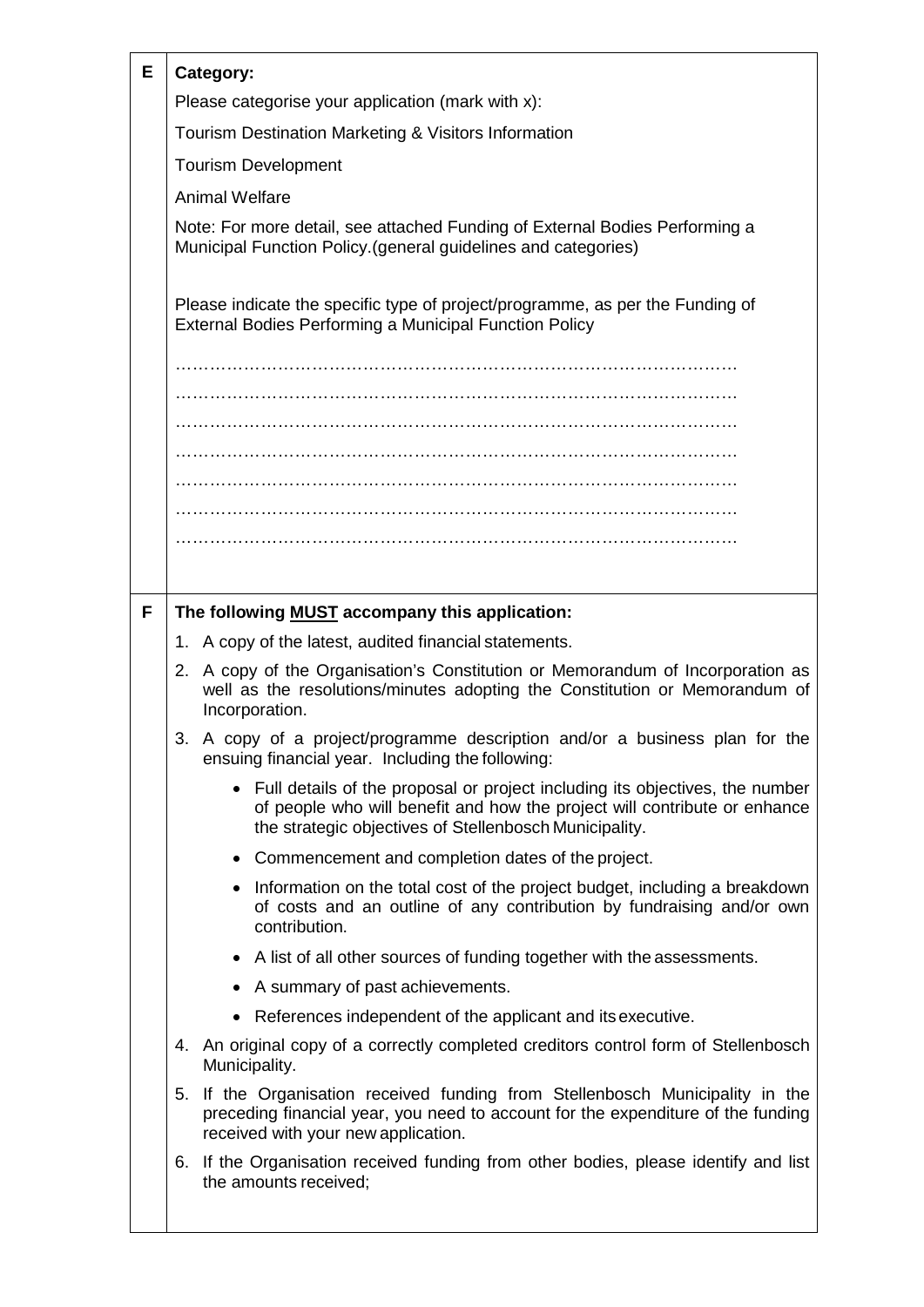|   |     | 7. If the Organisation is a non-profit company as defined in the section 1 of the<br>Companies Act, 2008, a certificate/letter issued by the Companies and<br>Intellectual Property Commission (CIPC) confirming registration must be<br>attached;                                                                                                                                                                                                                                                                                  |
|---|-----|-------------------------------------------------------------------------------------------------------------------------------------------------------------------------------------------------------------------------------------------------------------------------------------------------------------------------------------------------------------------------------------------------------------------------------------------------------------------------------------------------------------------------------------|
|   |     | 8. If the Organisation has been registered as a "non-profit" organisation in terms of<br>the Non-Profit Organisation Act, 1997, a certificate/letter issued by the<br>Department of Social Development confirming registration as a non-profit<br>organisation must be attached;                                                                                                                                                                                                                                                    |
|   |     | 9. If the Organisation has been registered as a "Public Benefit Organisation" in<br>terms of the Income Tax Act, 1962, a certificate/letter issued by SARS<br>confirming the Organisation's tax exemption status must be attached; and                                                                                                                                                                                                                                                                                              |
|   |     | 10. Valid Tax Clearance Certificate issued by SARS.                                                                                                                                                                                                                                                                                                                                                                                                                                                                                 |
| G |     | The following shall apply:                                                                                                                                                                                                                                                                                                                                                                                                                                                                                                          |
|   | 1.  | The allocation of funds will only be considered if the application document<br>has been fully completed and signed and is accompanied by the required<br>and supporting documentation referred to therein.                                                                                                                                                                                                                                                                                                                          |
|   |     | Applicants must in their submission clearly indicate / specify and motivate<br>what the funding will be utilised for.                                                                                                                                                                                                                                                                                                                                                                                                               |
|   | 2.  | The funding must be exclusively utilised for the purpose defined and the<br>successful applicant must submit the necessary undertaking to this effect.                                                                                                                                                                                                                                                                                                                                                                              |
|   | 3.  | Applicants must in their submission satisfy the Council of their ability to<br>execute the project successfully.                                                                                                                                                                                                                                                                                                                                                                                                                    |
|   | 4.  | Organisations who have already received financial or other assistance from<br>the Council during the previous financial year must specify same in their<br>application.                                                                                                                                                                                                                                                                                                                                                             |
|   | 5.  | No funding will be considered for political groupings, church/sectarian<br>bodies or ratepayers organisations.                                                                                                                                                                                                                                                                                                                                                                                                                      |
|   | 6.  | No funding will be considered where only an individual will benefit or where<br>a member of Council or an official of Stellenbosch Municipality will receive<br>any financial or other gain.                                                                                                                                                                                                                                                                                                                                        |
|   | 7.  | Projects outside the boundaries of the Council will not be considered.                                                                                                                                                                                                                                                                                                                                                                                                                                                              |
|   | 8.  | Subsequent requests from applicants to cover overspending on projects will<br>not be considered.                                                                                                                                                                                                                                                                                                                                                                                                                                    |
|   | 9.  | Council will not pay any funds to anyone who has already procured against<br>the perception that they will receive any municipal funds.                                                                                                                                                                                                                                                                                                                                                                                             |
|   | 10. | Successful applicants must at all times comply with the provisions of<br>Section 67(1) of the Municipal Finance Management Act No. 56 of 2003<br>which <i>inter alia</i> stipulates that the organisation or body has to:-                                                                                                                                                                                                                                                                                                          |
|   |     | Enter into and comply with a Memorandum of Agreement with the<br>Municipality as well as with all reporting, financial management and<br>auditing requirements as may be contained in such agreement. This<br>memorandum of agreement will bind the successful applicant to<br>deliver on what the application speaks to, but also to commit to<br>become involved with municipal programmes of the community<br>where it functions. The Memorandum of Agreement will be made<br>available to successful applicants for completion. |
|   |     | Report monthly on the actual expenditure of the amount allocated.                                                                                                                                                                                                                                                                                                                                                                                                                                                                   |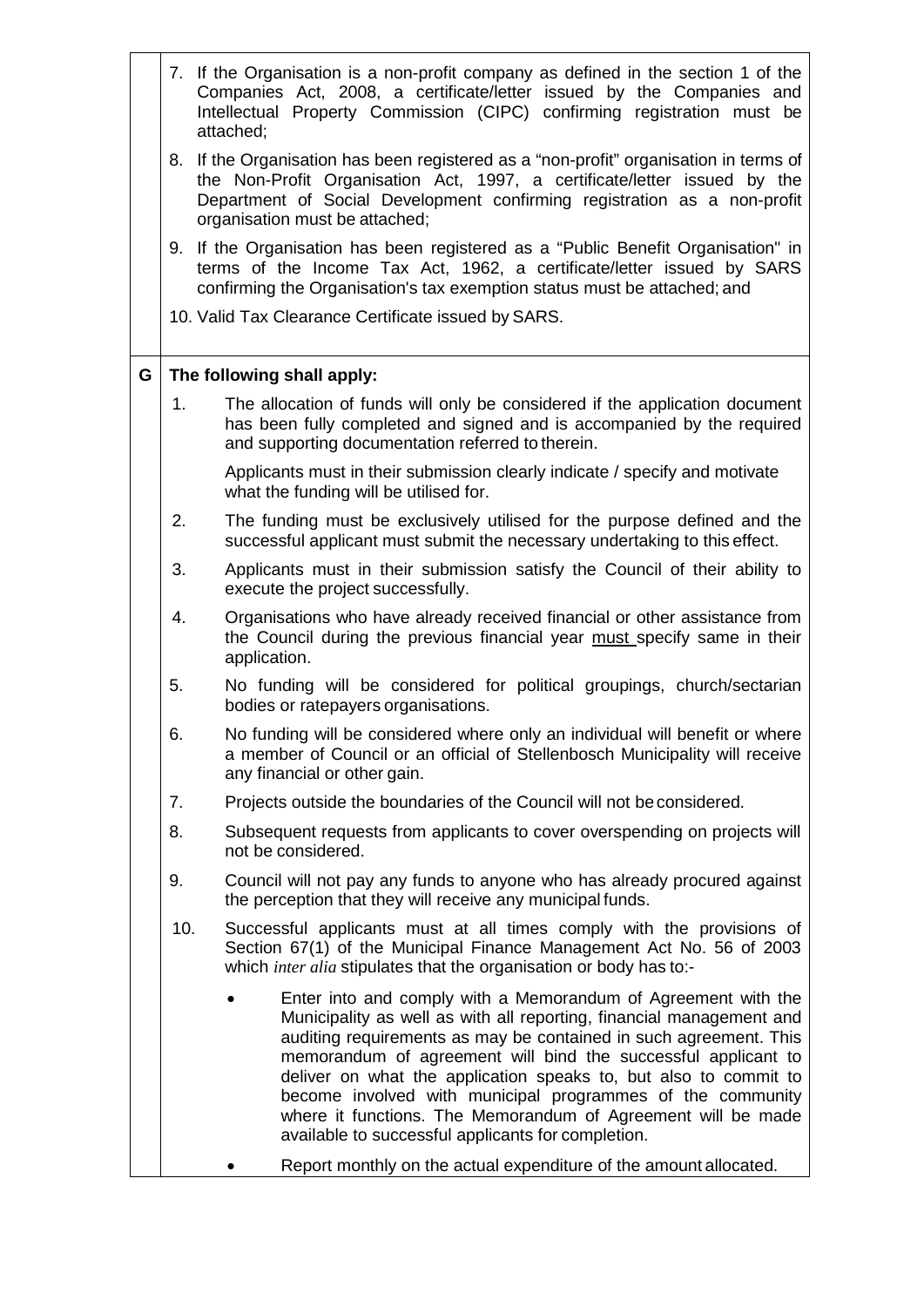|   | 11. | The Council reserves the right not to give funding to any or all organisations<br>applying.                                                                                                                                                                                                                                                                               |
|---|-----|---------------------------------------------------------------------------------------------------------------------------------------------------------------------------------------------------------------------------------------------------------------------------------------------------------------------------------------------------------------------------|
|   | 12. | Having been awarded funding previously does not give an applicant the<br>right to receive a grant/funding again.                                                                                                                                                                                                                                                          |
|   | 13. | Funding will not be considered where a project or organisation is already<br>receiving funds from Council in terms of Council's functions. Applicants<br>are required to disclose other sources of funding, failing which such<br>applicant will be disqualified.                                                                                                         |
|   | 14. | Funding will not be considered where in Council's opinion, an organisation<br>received sufficient funds from other sources to sustain its activities or the<br>project applied for. For this purpose, organisations must submit financial<br>statements and budget for the ensuing financial year.                                                                        |
|   | 15. | Organisations having received funding from Stellenbosch Municipality<br>during the previous financial year, are required to attached to any new<br>application, a copy of the financial statements relating to the year in which<br>the funding was received from Council, as required in terms of section 67(1)<br>of the Municipal Finance Management Act, 2003 (MFMA). |
|   |     | (The Funding of External Bodies Performing a Municipal Function Policy must be<br>consulted for the sake of completeness)                                                                                                                                                                                                                                                 |
| н |     | <b>Undertaking:</b>                                                                                                                                                                                                                                                                                                                                                       |
|   |     | I/We hereby verify that the information provided in this application is true and<br>correct and that the conditions applicable to the allocation of funds as set out above<br>have been read, understood and will be complied with.                                                                                                                                       |
|   |     | I/We also declare that the organisation implements effective, efficient and<br>transparent financial management and internal control mechanisms to guard<br>against fraud, theft and financial mismanagement and has in the past complied with<br>requirements for similar transfer(s) of funds.                                                                          |
|   |     | This completed and signed at Stellenbosch on thisday of20                                                                                                                                                                                                                                                                                                                 |
|   |     | <b>Chairperson / Authorised Representative</b>                                                                                                                                                                                                                                                                                                                            |
|   |     | <b>Secretary / Duly Authorised Signatory</b>                                                                                                                                                                                                                                                                                                                              |